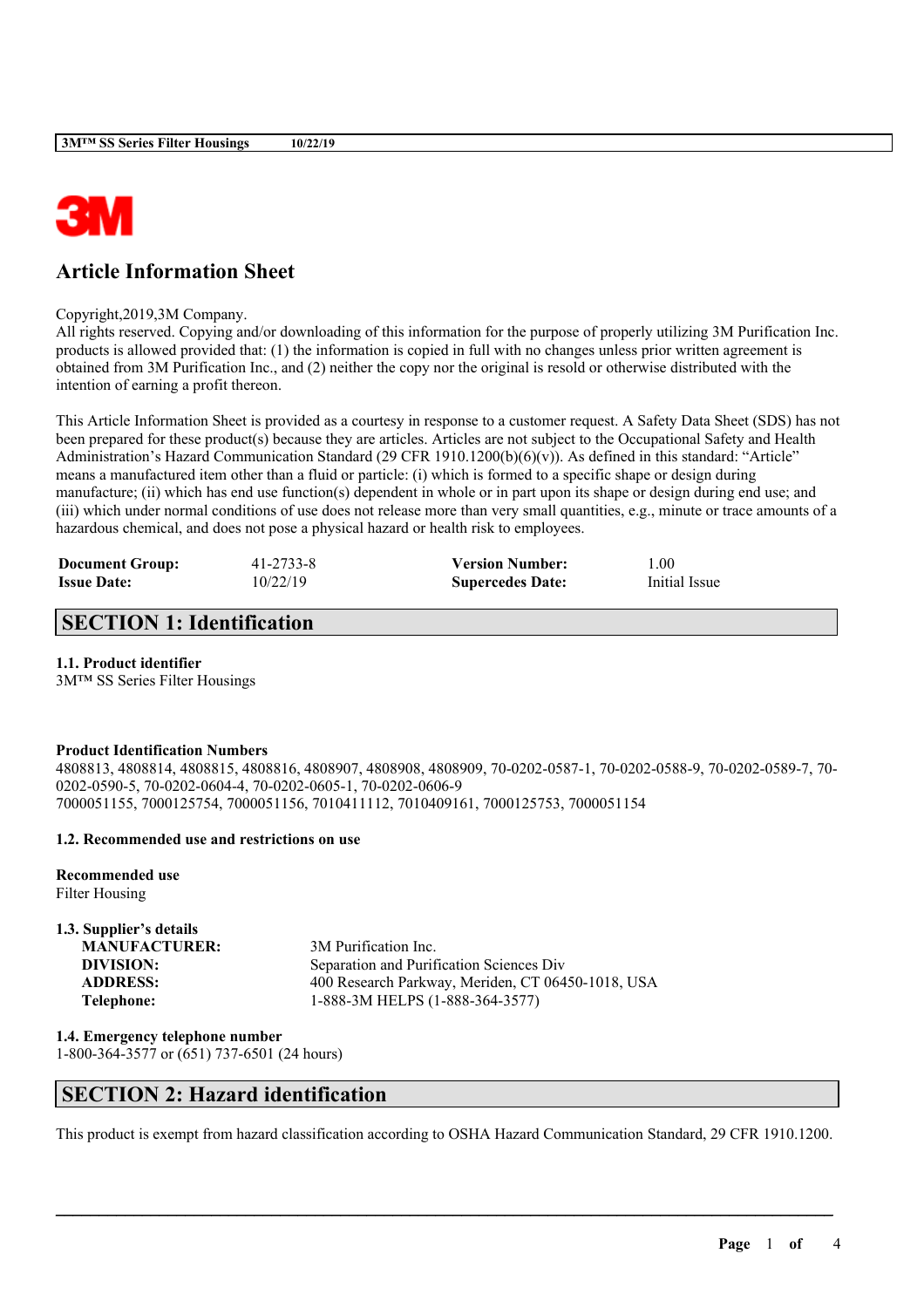# **SECTION 3: Composition/information on ingredients**

| Ingredient                                       | C.A.S. No. | $\frac{9}{6}$ by Wt |
|--------------------------------------------------|------------|---------------------|
| Stainless Steel Housings, Baskets, Adapters, and | Mixture    | > 99                |
| Accessories                                      |            |                     |
| Gasket/O'Ring Material                           | Mixture    | $\leq 0.5$          |

### **SECTION 4: First aid measures**

### **4.1. Description of first aid measures**

### **Inhalation:**

No need for first aid is anticipated.

**Skin Contact:** No need for first aid is anticipated.

**Eye Contact:** No need for first aid is anticipated.

#### **If Swallowed:**

No need for first aid is anticipated.

### **SECTION 5: Fire-fighting measures**

In case of fire: Use a fire fighting agent suitable for ordinary combustible material such as water or foam.

### **SECTION 6: Accidental release measures**

**6.1. Personal precautions, protective equipment and emergency procedures** Not applicable.

# **6.2. Environmental precautions**

Not applicable.

**6.3. Methods and material for containment and cleaning up** Not applicable.

# **SECTION 7: Handling and storage**

### **7.1. Precautions for safe handling**

This product is considered to be an article which does not release or otherwise result in exposure to a hazardous chemical under normal use conditions.

### **7.2. Conditions for safe storage including any incompatibilities**

No special storage requirements.

### **SECTION 8: Exposure controls/personal protection**

This product is considered to be an article which does not release or otherwise result in exposure to a hazardous chemical under normal use conditions. No engineering controls or personal protective equipment (PPE) are necessary.

 $\mathcal{L}_\mathcal{L} = \mathcal{L}_\mathcal{L} = \mathcal{L}_\mathcal{L} = \mathcal{L}_\mathcal{L} = \mathcal{L}_\mathcal{L} = \mathcal{L}_\mathcal{L} = \mathcal{L}_\mathcal{L} = \mathcal{L}_\mathcal{L} = \mathcal{L}_\mathcal{L} = \mathcal{L}_\mathcal{L} = \mathcal{L}_\mathcal{L} = \mathcal{L}_\mathcal{L} = \mathcal{L}_\mathcal{L} = \mathcal{L}_\mathcal{L} = \mathcal{L}_\mathcal{L} = \mathcal{L}_\mathcal{L} = \mathcal{L}_\mathcal{L}$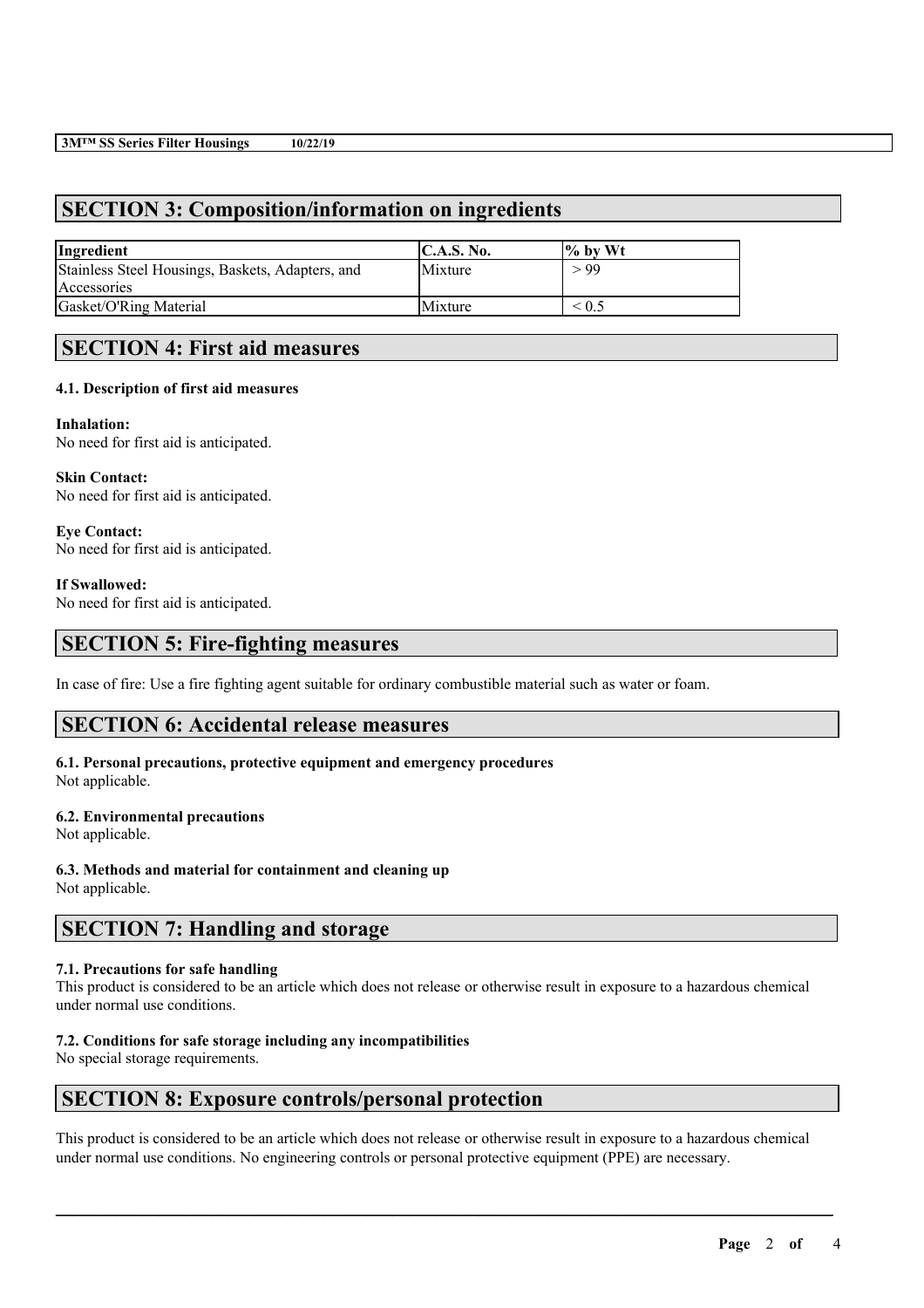# **SECTION 9: Physical and chemical properties**

#### **9.1. Information on basic physical and chemical properties**

| Appearance                             |                   |
|----------------------------------------|-------------------|
| <b>Physical state</b>                  | Solid             |
| Color                                  | Silver            |
| Odor                                   | Odorless          |
| <b>Odor threshold</b>                  | Not Applicable    |
| pН                                     | Not Applicable    |
| <b>Melting point</b>                   | No Data Available |
| <b>Boiling Point</b>                   | Not Applicable    |
| <b>Flash Point</b>                     | No flash point    |
| <b>Evaporation rate</b>                | Not Applicable    |
| <b>Flammability (solid, gas)</b>       | Not Classified    |
| <b>Flammable Limits(LEL)</b>           | Not Applicable    |
| <b>Flammable Limits(UEL)</b>           | Not Applicable    |
| <b>Vapor Pressure</b>                  | Not Applicable    |
| <b>Vapor Density</b>                   | Not Applicable    |
| <b>Density</b>                         | No Data Available |
| <b>Specific Gravity</b>                | No Data Available |
| <b>Solubility In Water</b>             | Not Applicable    |
| Solubility- non-water                  | Not Applicable    |
| Partition coefficient: n-octanol/water | Not Applicable    |
| <b>Autoignition temperature</b>        | Not Applicable    |
| <b>Decomposition temperature</b>       | Not Applicable    |
| <b>Viscosity</b>                       | Not Applicable    |

# **SECTION 10: Stability and reactivity**

This material is considered to be non reactive under normal use conditions.

### **SECTION 11: Toxicological information**

#### **Inhalation:**

No health effects are expected

**Skin Contact:** No health effects are expected

**Eye Contact:** No health effects are expected

**Ingestion:** No health effects are expected

### **Additional Information:**

This product, when used under reasonable conditions and in accordance with the directions for use, should not present a health hazard. However, use or processing of the product in a manner not in accordance with the product's directions for use may affect the performance of the product and may present potential health and safety hazards.

 $\mathcal{L}_\mathcal{L} = \mathcal{L}_\mathcal{L} = \mathcal{L}_\mathcal{L} = \mathcal{L}_\mathcal{L} = \mathcal{L}_\mathcal{L} = \mathcal{L}_\mathcal{L} = \mathcal{L}_\mathcal{L} = \mathcal{L}_\mathcal{L} = \mathcal{L}_\mathcal{L} = \mathcal{L}_\mathcal{L} = \mathcal{L}_\mathcal{L} = \mathcal{L}_\mathcal{L} = \mathcal{L}_\mathcal{L} = \mathcal{L}_\mathcal{L} = \mathcal{L}_\mathcal{L} = \mathcal{L}_\mathcal{L} = \mathcal{L}_\mathcal{L}$ 

### **SECTION 12: Ecological information**

This article is expected to present a low environmental risk either because use and disposal are unlikely to result in a